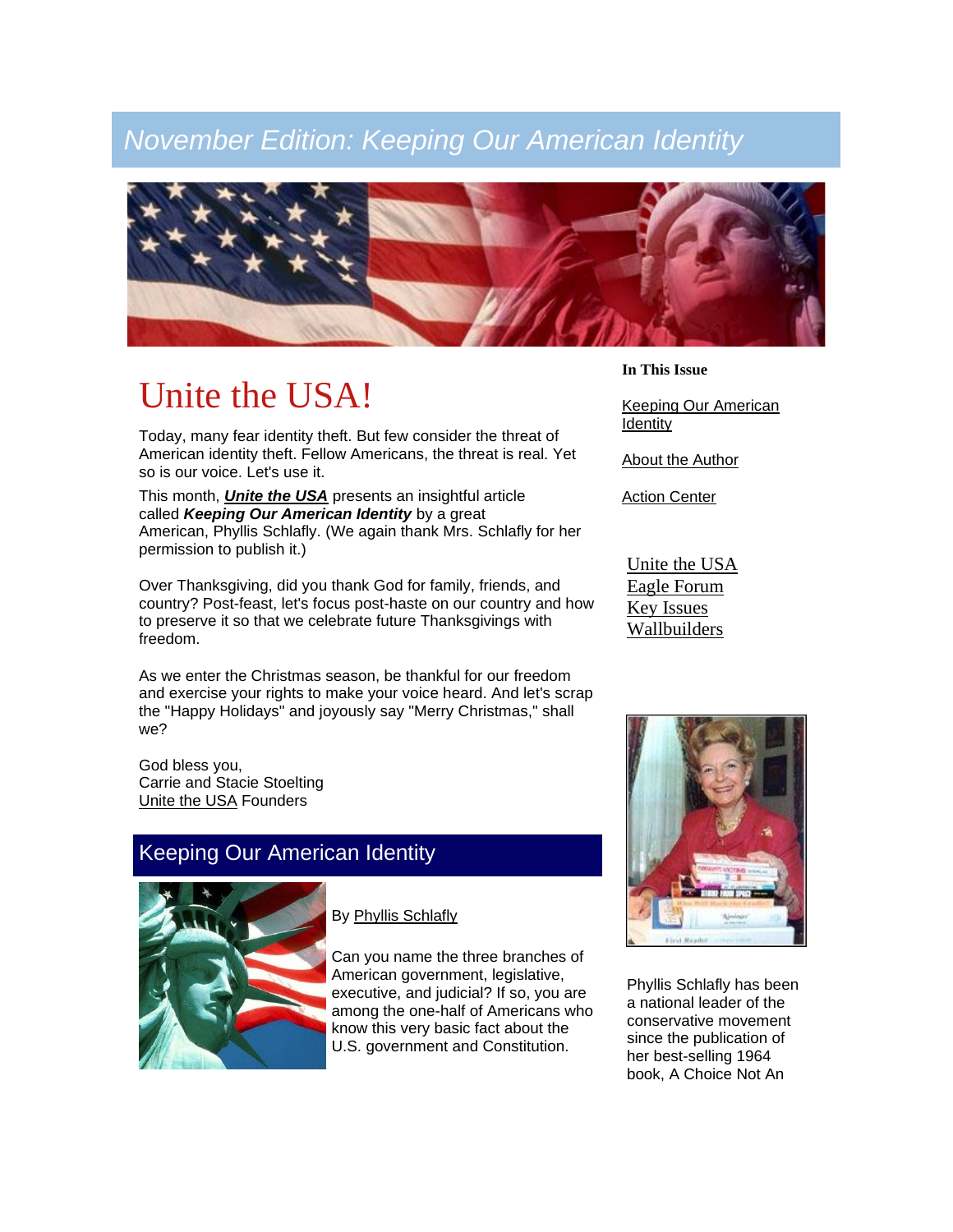The Intercollegiate Studies Institute (ISI), which earlier has conducted in-depth studies of what American college students know, and don't know, about civics, now reports equally depressing facts about grown-ups. It appears that adults, too, lack the civic knowledge they need to be informed citizens and intelligent voters.

ISI administered a very basic test on American history, government and economics to 2,500 Americans age 25 and older. The multiple-choice test asked citizens to identify terms that everybody should know, such as the New Deal, the Electoral College, Sputnik, I Have a Dream, and progressive tax.

The 2,500 adults scored an average of 49 percent; that means they get a pitiful F. Those who had received a bachelor's degree averaged 57 percent on the test, compared to 44 percent for those with only a high school diploma and, worse still, 164 adults who had held elected office also scored an average of 44 percent.

Almost 40 percent of respondents said they thought the president (rather than Congress) has the power to declare war. Only 50 percent knew that Congress shares authority with the president over U.S. foreign policy, and almost one in four thought Congress shares authority over U.S. foreign policy with the United Nations.

Americans who lack knowledge of our country's history, Constitution, and institutions really have no frame of reference to judge current politics and policies. Federal law requires public schools to teach about the U.S. Constitution on Constitution Day, September 17, but it looks like American adults need those lessons, too.

The 2006 National Assessment of Education Progress (NAEP) Civics Test revealed that the majority of eighth graders could not explain the purpose of the Declaration of Independence. No wonder young voters are not shocked at those who talk about "interdependence," globalism, and becoming "citizens of the world."

It's not just that American citizens lack knowledge of historical and constitutional facts about our country, but they also show a declining appreciation of who we are. A survey by Harris Interactive reported that 84 percent of respondents believe we have a unique American identity, but 64 percent believe this identity is weakening, and 24 percent believe we are already so divided that a common national identity is impossible.

Political Correctness in colleges and public schools over the last decade has gone a long way toward replacing patriotism with the Echo. She has been a leader of the pro-family movement since 1972, when she started her national volunteer organization now called Eagle Forum. In a tenyear battle, Mrs. Schlafly led the pro-family movement to victory over the principal legislative goal of the radical feminists, called the Equal Rights Amendment. An articulate and successful opponent of the radical feminist movement, she appears in debate on college campuses more frequently than any other conservative. She was named one of the 100 most important women of the 20th century by the Ladies' Home Journal.

### Action Center

Do you want to become a stellar citizen? Learn about America's history and gain an understanding about our rich heritage and purpose. Enjoy finding excellent information through these links:

1. Discover fascinating information about [United](http://www.wallbuilders.com/LIBissuesArticles.asp?id=100)  [States history.](http://www.wallbuilders.com/LIBissuesArticles.asp?id=100)

2. Learn more about [America's founding](http://en.wikipedia.org/wiki/Founding_Fathers_of_the_United_States)  [fathers.](http://en.wikipedia.org/wiki/Founding_Fathers_of_the_United_States) Did you know that there were 56 founder fathers?

3. Is America a Christian nation? Read this insightful article [here.](http://www.wallbuilders.com/LIBissuesArticles.asp?id=23909)

4. Put your patriotism in action. [Contact your](https://writerep.house.gov/writerep/welcome.shtml)